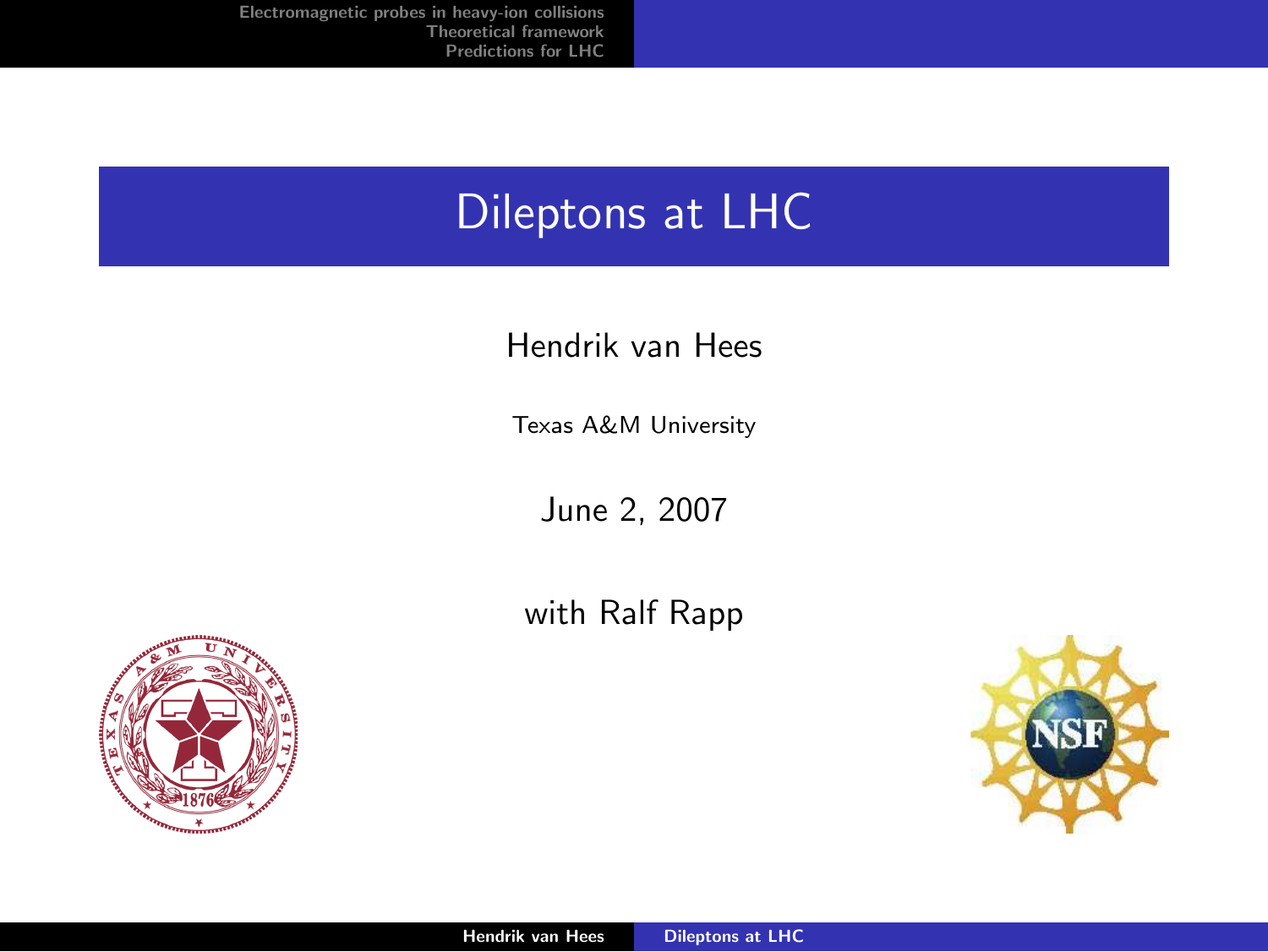# **Outline**

Electromagnetic probes in heavy-ion collisions

- $\triangleright$  direct probes for in-medium properties of partons and hadrons (negligible final-state interactions)
- $\triangleright$  emitted from all stages of the produced medium
- $\triangleright$  related to fundamental properties of QCD: chiral phase transition

Theoretical Framework

- ▶ Dilepton rate and electromagnetic current-current correlator
- $\triangleright$  sources from all stages of the medium (need fireball evolution!)
	- $\triangleright$  thermal radiation from hot/dense hadron gas  $\Rightarrow$ hadronic many-body theory
	- **Example 1** thermal radiation from quark-gluon plasma via  $HTL$ -improved pQCD
	- $\triangleright$  correlated open-charm decays
	- ▶ Drell Yan

Predictions for LHC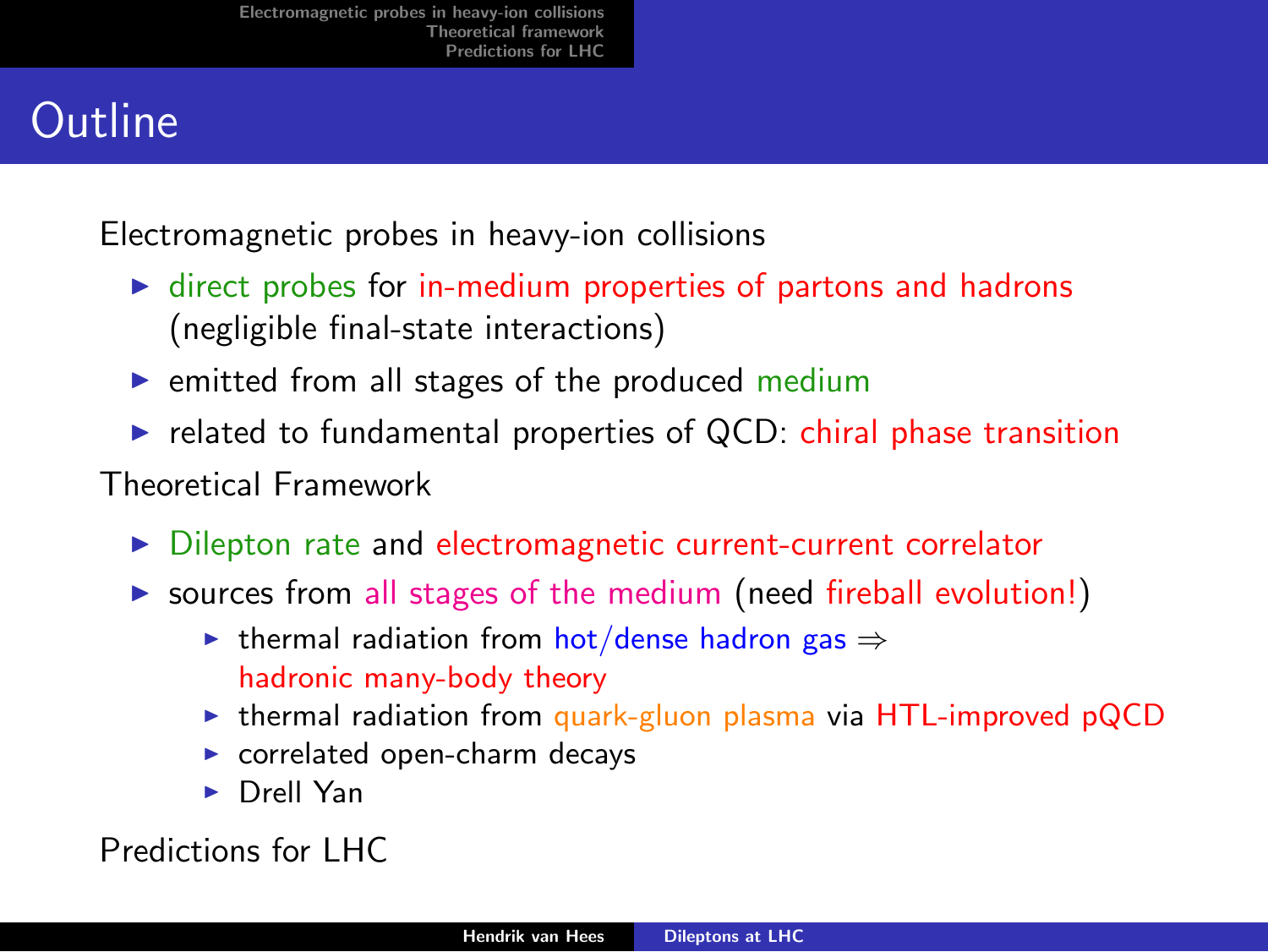### Electromagnetic probes in heavy-ion collisions



- $\blacktriangleright$  hot and dense hadronic medium Low-mass dileptons from  $\rho, \omega, \phi$ decays
- $\triangleright$  no strong final-state interactions
- direct probe of in-medium spectral properties of vector mesons
- <span id="page-2-0"></span> $\triangleright$  at earlier hotter stages: thermal radiation from QGP
- $\triangleright$  experimental result: enhancement of dilepton rates around and below the  $\rho$ ,  $\omega$ -mass region compared to expectations from pp collisions
- $\triangleright$  attributed to medium effects on vector-meson properties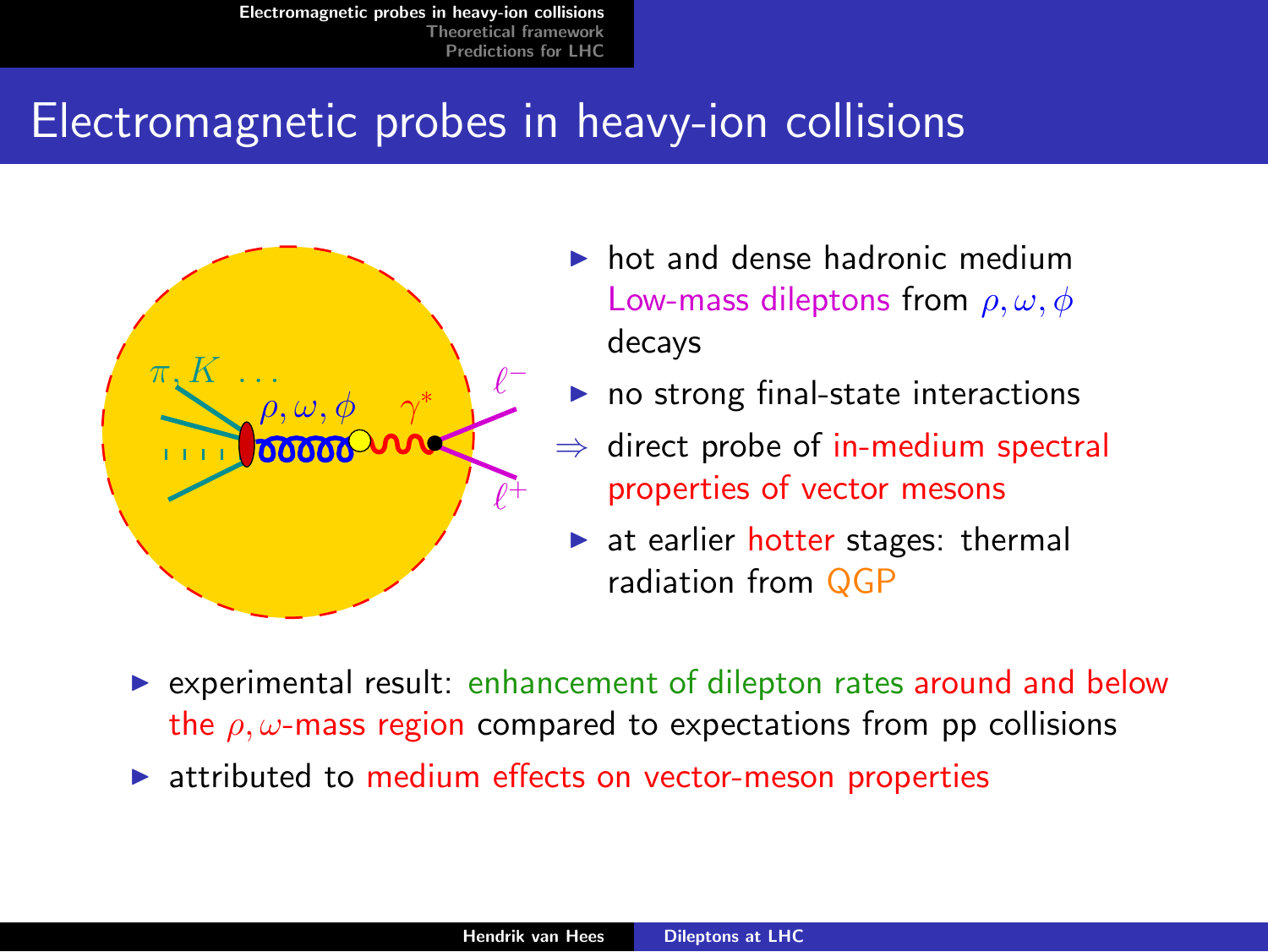### Vector Mesons and electromagnetic Probes

$$
\triangleright \text{ dilepton thermal emission rates given by}
$$
\nelectromagnetic-current-correlation function  
\n
$$
(J_{\mu}^{QCD} = \sum_{f} Q_{f} \bar{\psi}_{f} \gamma_{\mu} \psi_{f})
$$
\n
$$
\Pi_{\mu\nu}^{\text{ret}}(q) = \int d^{4}x \exp(iq \cdot x) \Theta(x^{0}) \left\langle J_{\mu}(0) J_{\nu}(x) \right\rangle_{T}
$$
\n
$$
\frac{dN_{\ell^{+}\ell^{-}}}{d^{4}x d^{4}q} = -\frac{\alpha_{\text{em}}^{2}}{3q^{2}\pi^{3}} \Phi_{\ell^{+}\ell^{-}}(q^{2}) g^{\mu\nu} \text{Im } \Pi_{\mu\nu}^{(\text{ret})}(q) \Big|_{q^{2} = M_{\ell^{+}\ell^{-}}} f_{B}(q_{0})
$$

[McLerran, Toimela 85; Gale, Kapusta 87, . . .]

- $\blacktriangleright$  correlators
	- $\triangleright$  in hadronic phase from effective hadronic models
	- ► in QGP phase from hard-thermal loop improved  $q\bar{q} \rightarrow \ell^+ \ell^-$
- <span id="page-3-0"></span> $\blacktriangleright$  directly related to chiral symmetry of QCD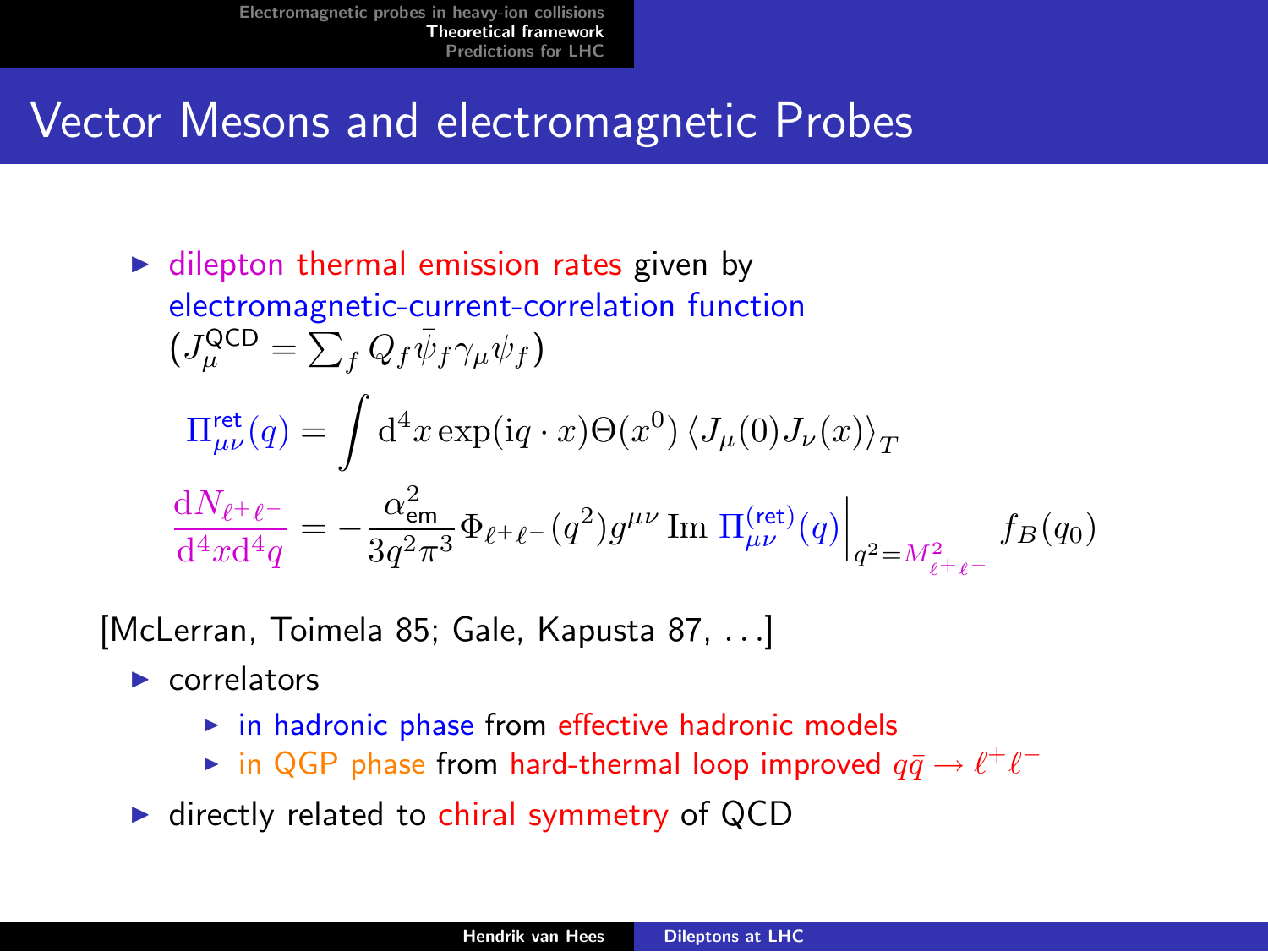# Hadronic Many-Body Theory (HMBT)

- ▶ Phenomenological HMBT [Chanfray et al, Herrmann et al, Rapp et al, . . .] for vector mesons; constrained by decay widths, vacuum  $\pi$ -form factor, photo-absorption on nucleon and nuclei
- $\blacktriangleright \pi\pi$  interactions and baryonic excitations



- $\triangleright$  real parts of retarded selfenergy tend to cancel  $\Rightarrow$  small mass shifts
- $\triangleright$  imaginary parts always negative  $\Rightarrow$  large broadening of spectra
- ▶ Anti-/Baryons important even at RHIC and LHC (CP invariance of strong interactions)
- $\blacktriangleright M \geq 1$ : onset of 4-pion continuum, possibly enhanced by chiral mixing:  $\Pi_V = (1-\epsilon) \Pi_V^{(0)} + \epsilon \Pi_A^{(0)}$ A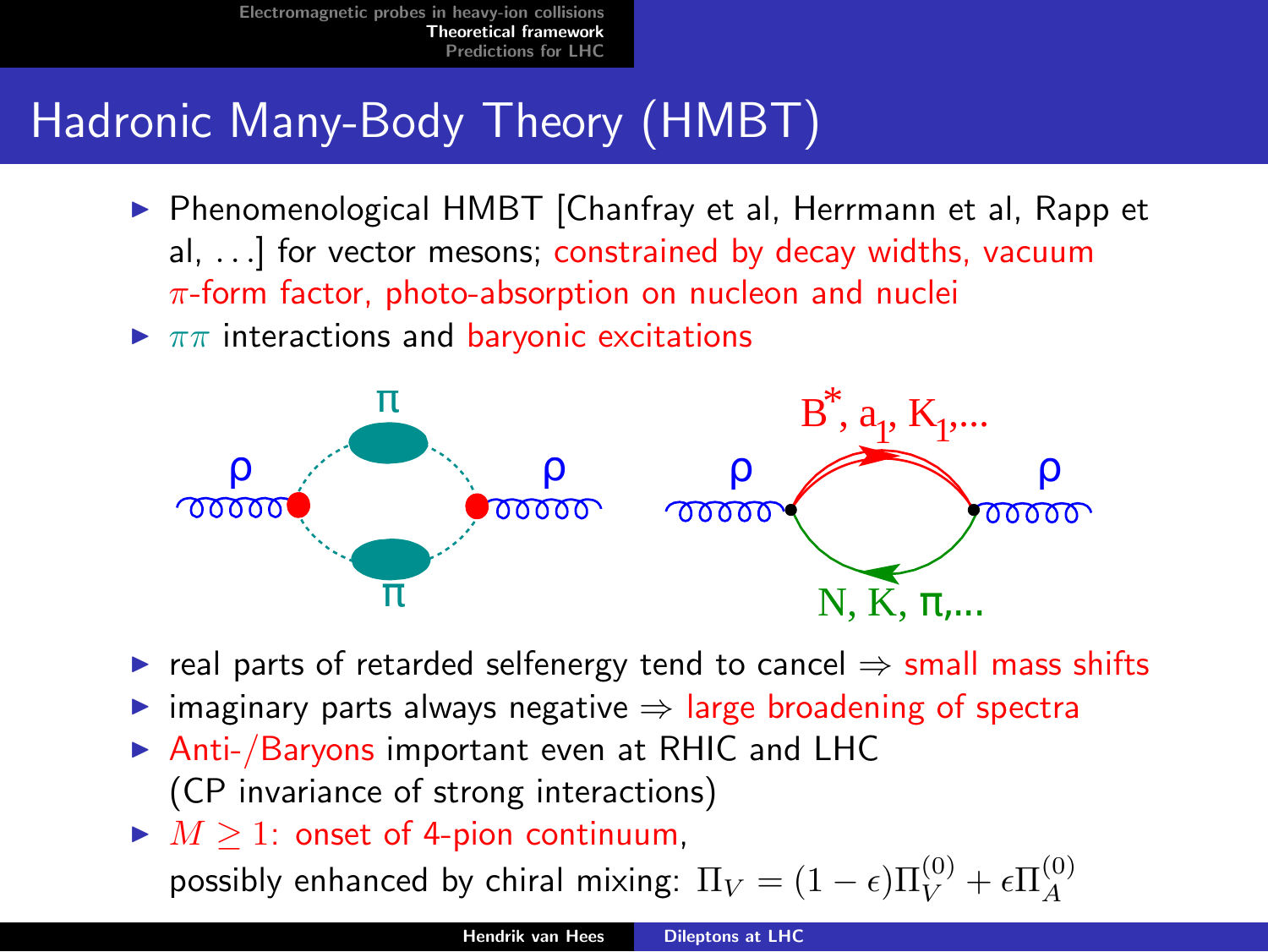### In-medium spectral functions and baryon effects



► baryon effects important  $\leftrightarrow N_B + N_{\bar{B}}$  relevant (not  $N_B - N_{\bar{B}}$ )

- $\blacktriangleright$  large contribution to broadening of the peak
- $\blacktriangleright$  responsible for most of the strength at small M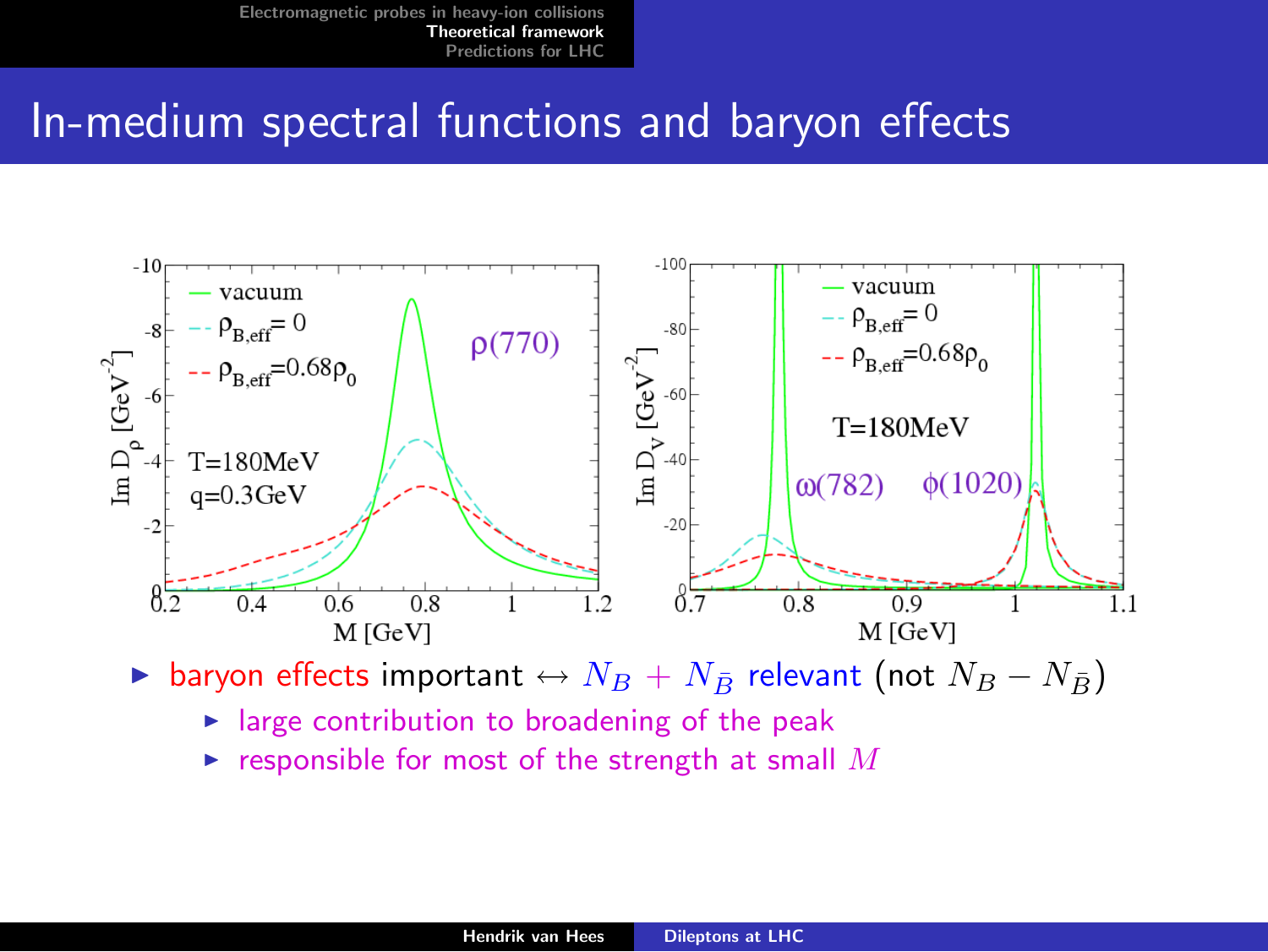### Dilepton rates: Hadron gas vs. QGP



- $\triangleright$  in-medium hadron gas matches with QGP
- ► similar results also for  $\gamma$  rates
- $\blacktriangleright$  "quark-hadron duality"?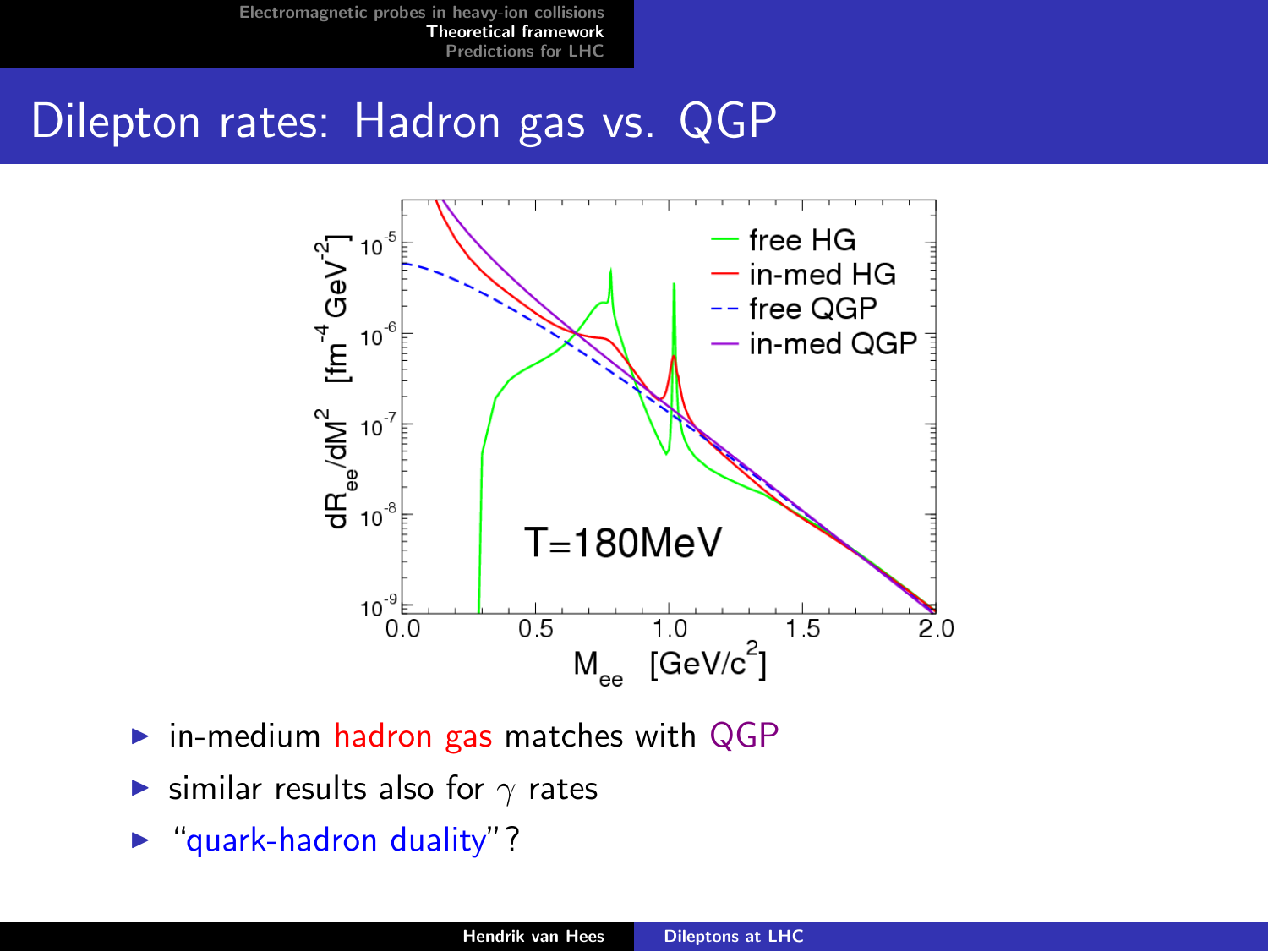### Dilepton-access spectrum and baryon effects

- $\triangleright$  convolute rate with fireball evolution
- **Example is isentropic expansion determines**  $T(\tau)$ ,  $\mu_B(\tau)$ ,  $\mu_{\pi}(\tau)$ , ...
- ight total entropy determined by number of charged particles  $(dN/dy)$
- $\triangleright$  initial temperature depends on plasma formation time



- comparison with dimuon spectra in 158 AGeV-In-In collisions from NA60 (HvH, R. Rapp, PRL 97, 102301 (2006))
- no baryons: not enough broadening, lack of strength below  $\rho$  peak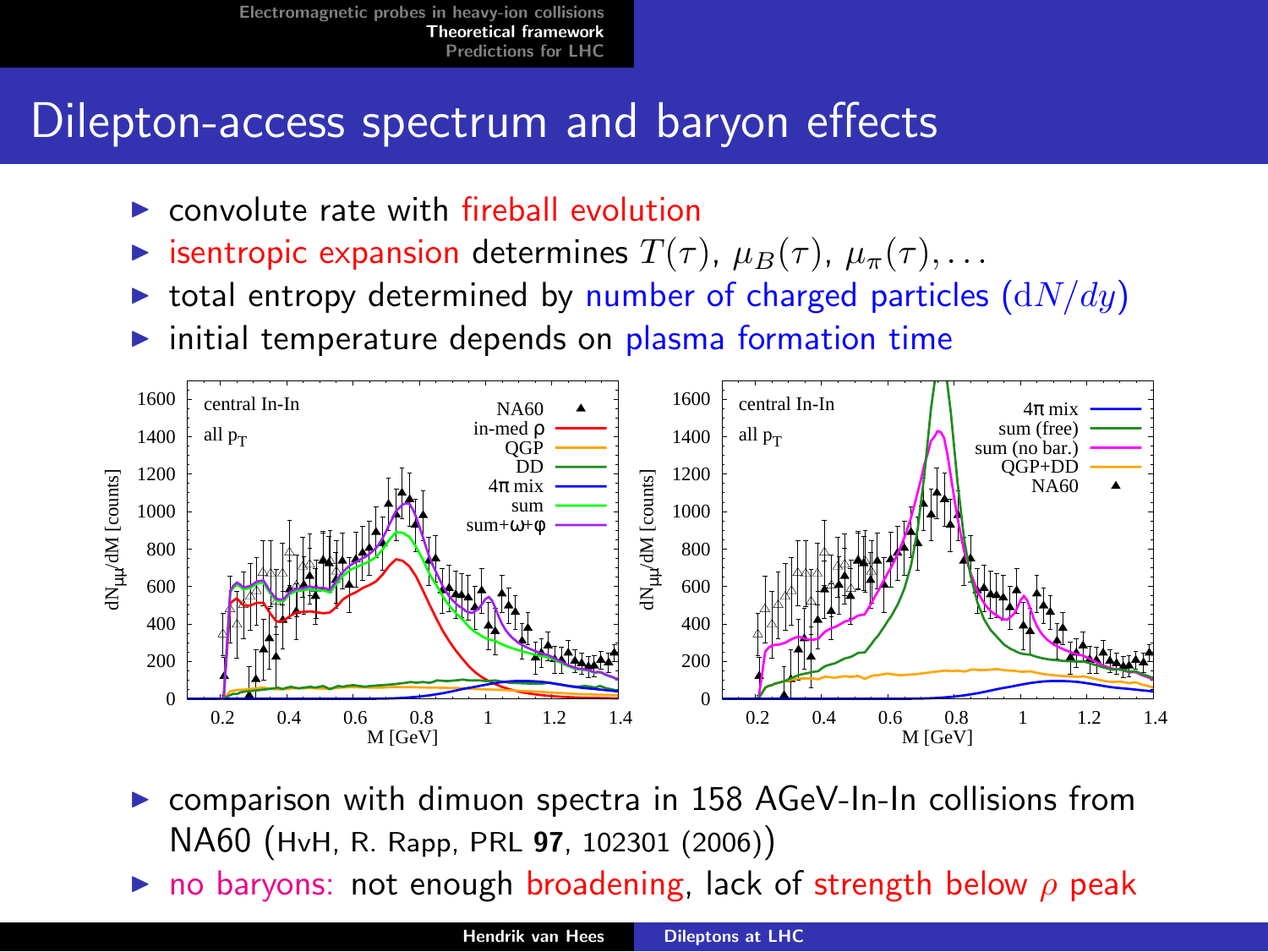# Predictions for LHC



- $\blacktriangleright$  large medium effects
- $\triangleright$  QGP subleading also at LHC
- <span id="page-8-0"></span>► Correlated open-charm decays ( $\sigma_c^{\text{LHC}} = 5 \text{ mb}$ )
	- $\triangleright$  comparable with thermal radiation from hadron gas
	- $\blacktriangleright$  energy loss?
	- $\blacktriangleright$  open-bottom decays?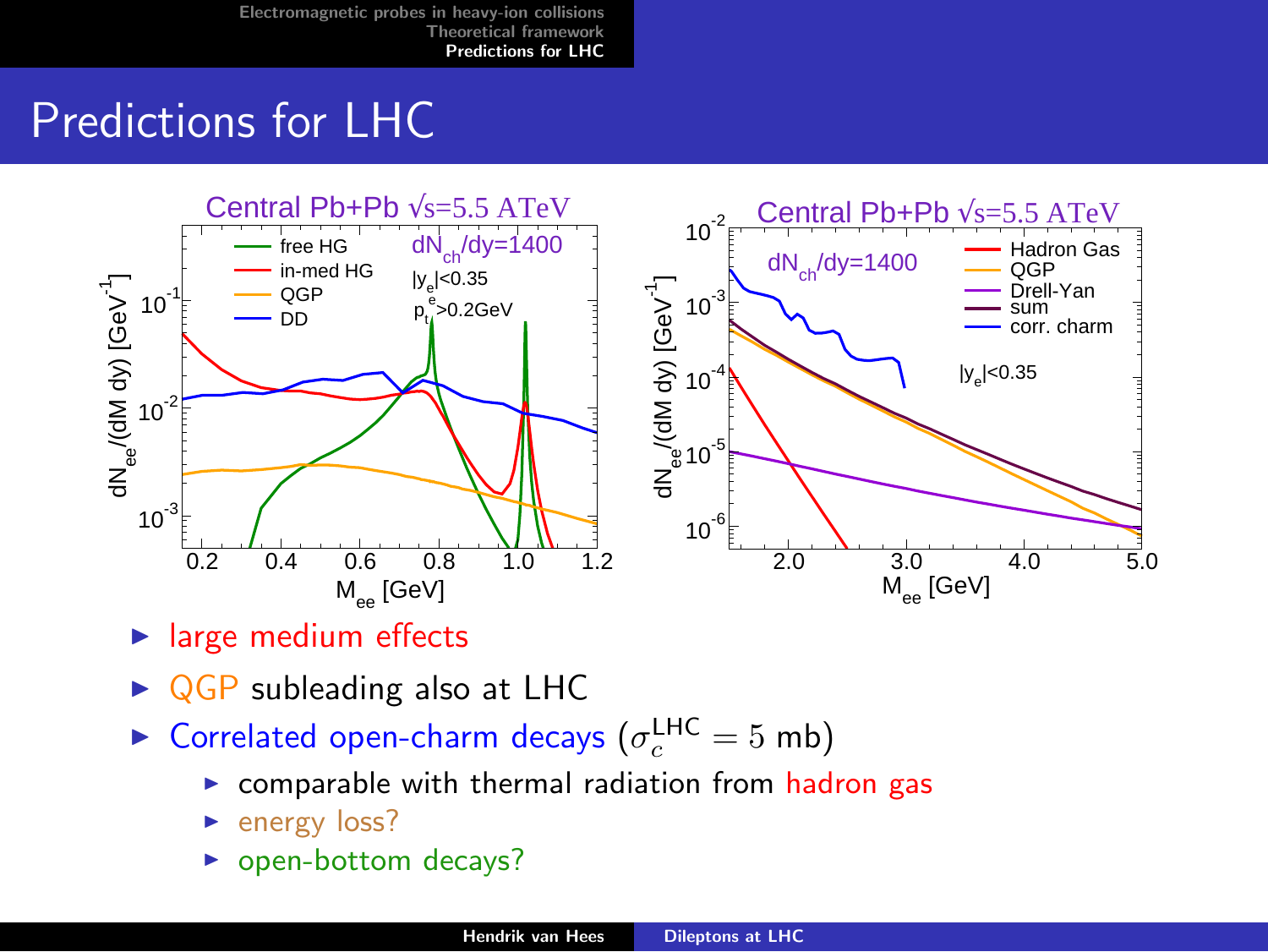# LHC vs. RHIC



- ightharpoonup at higher  $dN/dy$  thermal radiation from hadron gas dominant for  $M \leq 1$  GeV
- ► for  $M \gtrsim 1$  GeV:  $D\overline{D}$  comparable (but no energy loss considered!)